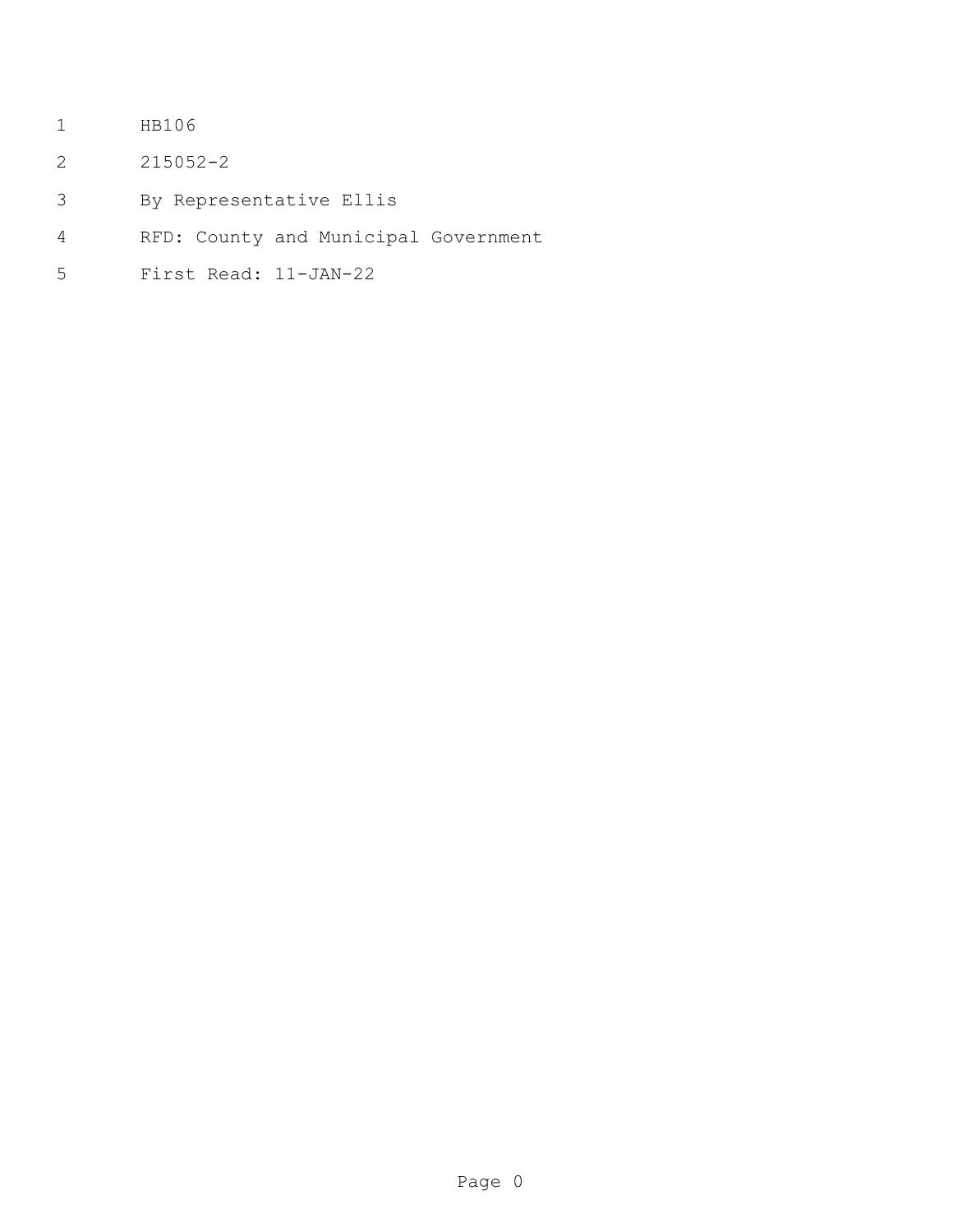| $\mathbf 1$    | 215052-2:n:12/21/2021:CMH/bm LSA2021-1849R1                           |
|----------------|-----------------------------------------------------------------------|
| $\mathbf{2}$   |                                                                       |
| 3              |                                                                       |
| $\overline{4}$ |                                                                       |
| 5              |                                                                       |
| 6              |                                                                       |
| 7              |                                                                       |
| 8              | Existing law provides for the sale of<br>SYNOPSIS:                    |
| $\mathcal{G}$  | property for unpaid taxes through public auction.                     |
| 10             | The public auctions are required to be held in                        |
| 11             | person.                                                               |
| 12             | This bill would authorize the tax collecting                          |
| 13             | official of a county to conduct public auctions                       |
| 14             | through an online method and would provide for the                    |
| 15             | procedures for to conduct the online auctions.                        |
| 16             |                                                                       |
| 17             | A BILL                                                                |
| 18             | TO BE ENTITLED                                                        |
| 19             | AN ACT                                                                |
| 20             |                                                                       |
| 21             | Relating to taxation; to amend Sections 40-10-180,                    |
| 22             | $40-10-181$ , $40-10-182$ , $40-10-183$ , $40-10-184$ , $40-10-185$ , |
| 23             | $40-10-186$ , $40-10-188$ , $40-10-191$ , $40-10-193$ , $40-10-194$ , |
| 24             | 40-10-197, 40-10-199, Code of Alabama 1975; to add Section            |
| 25             | 40-10-199.1 to the Code of Alabama 1975; to authorize and             |
| 26             | provide procedures for the use of an online public auction for        |
| 27             | the collection of delinquent property taxes.                          |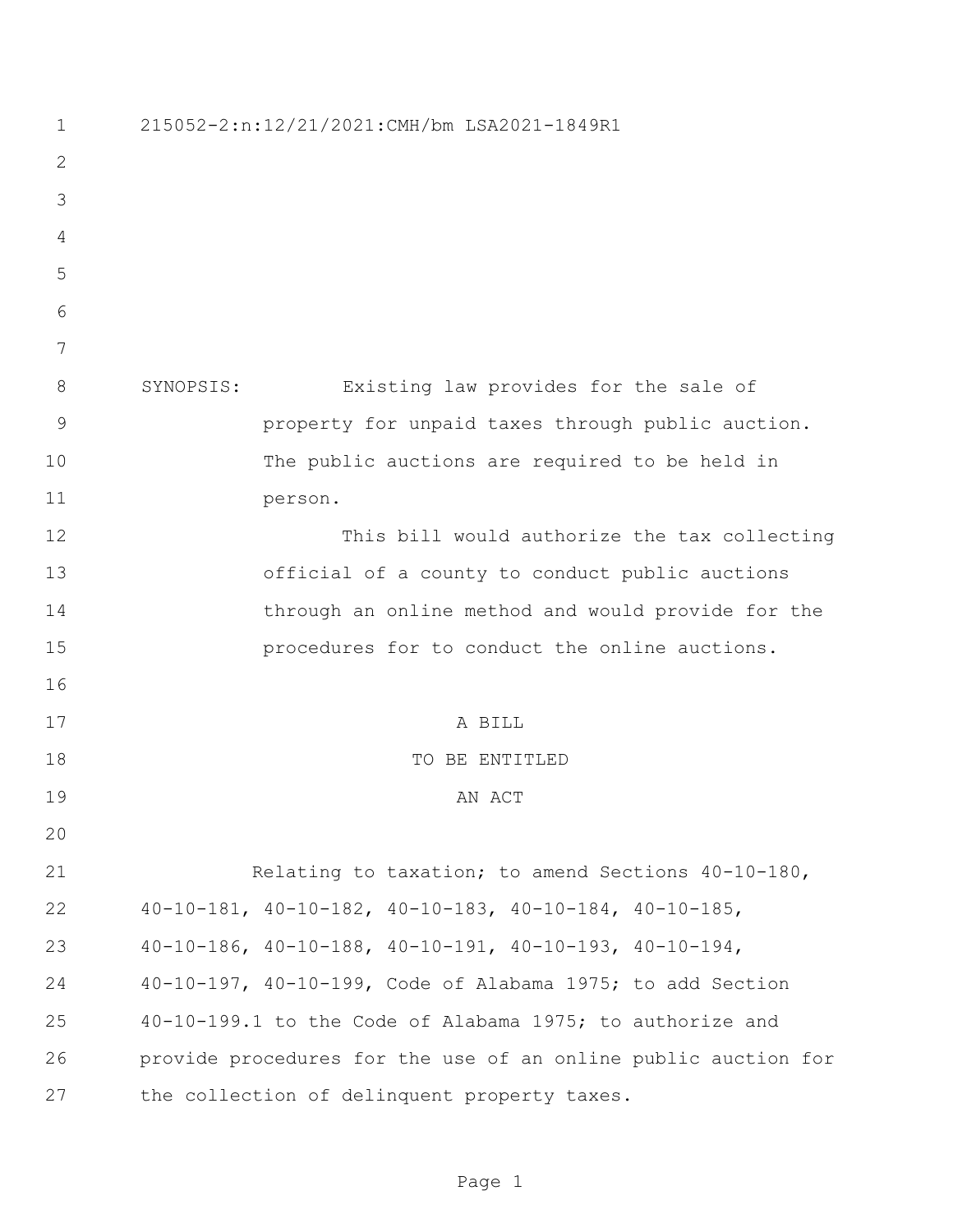BE IT ENACTED BY THE LEGISLATURE OF ALABAMA:

 Section 1. Sections 40-10-180, 40-10-181, 40-10-182, 40-10-183, 40-10-184, 40-10-185, 40-10-186, 40-10-188, 40-10-191, 40-10-193, 40-10-194, 40-10-197, 40-10-199, Code of Alabama 1975, are amended to read as follows:  $6 \text{ W} \leqslant 40-10-180.$  "(a) The Legislature declares that the purpose of this article is to provide counties with an alternative remedy for collecting delinquent property taxes by the sale of a tax lien. "(b) The tax collecting official for each county shall have the sole authority to decide whether his or her county shall utilize the sale of a tax lien or the sale of property to collect delinquent property taxes and the method decided by the tax collecting official shall apply to all real property in that county for the year so decided. "(c) The tax collecting official's decision to change the current remedy used for collecting delinquent property taxes shall be published on the tax collecting official's website or by advertising once a week for three consecutive weeks in a newspaper with general circulation in that particular county, all of which shall occur not later than October 1 when the property taxes become due and payable. "§40-10-181. "For purposes of this article, the following terms shall have the following meanings: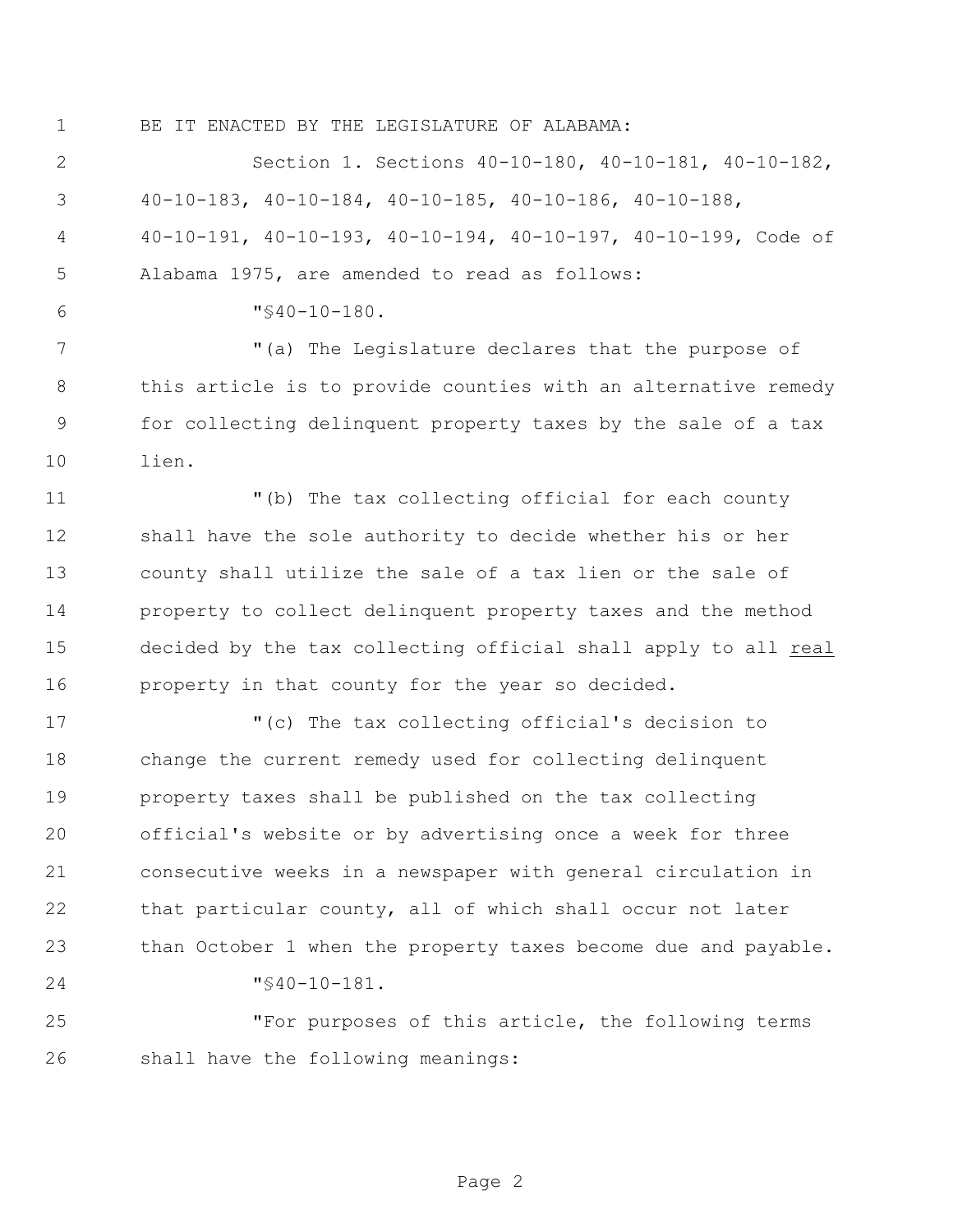"(1) TAX COLLECTING OFFICIAL. The elected or appointed person responsible for collecting ad valorem taxes in a county.

 "(2) TAX LIEN. The perpetual first priority lien provided by Section 40-1-3 against any parcel of real property representing taxes assessed and levied against the property, together with interest, penalties, fees, and costs applicable by law to the taxes.

9 "(3) TAX LIEN AUCTION. The The public sale, whether online or in person, of all tax liens advertised under Section 40-10-182 and held no earlier than March 1 or later than June 15 of the current ad valorem tax year where the awarding of the tax lien certificate is based on the lowest interest rate bid on a tax lien.

 "(4) TAX LIEN SALE. The sale of an unsold tax lien by private sale between a tax collecting official and the purchaser of a tax lien under Section 40-10-199.

 "(5) UNIFORM PARCEL NUMBER. The unique parcel 19 identification number assigned to the a parcel of property for ad valorem tax purposes based on the tax lien date of the current tax year.

"§40-10-182.

 "(a) All tax liens representing unpaid and delinquent taxes on real property shall be subject to a tax lien auction or a tax lien sale.

26 The If the sale of a tax lien is chosen as the method to collect delinquent property taxes, the tax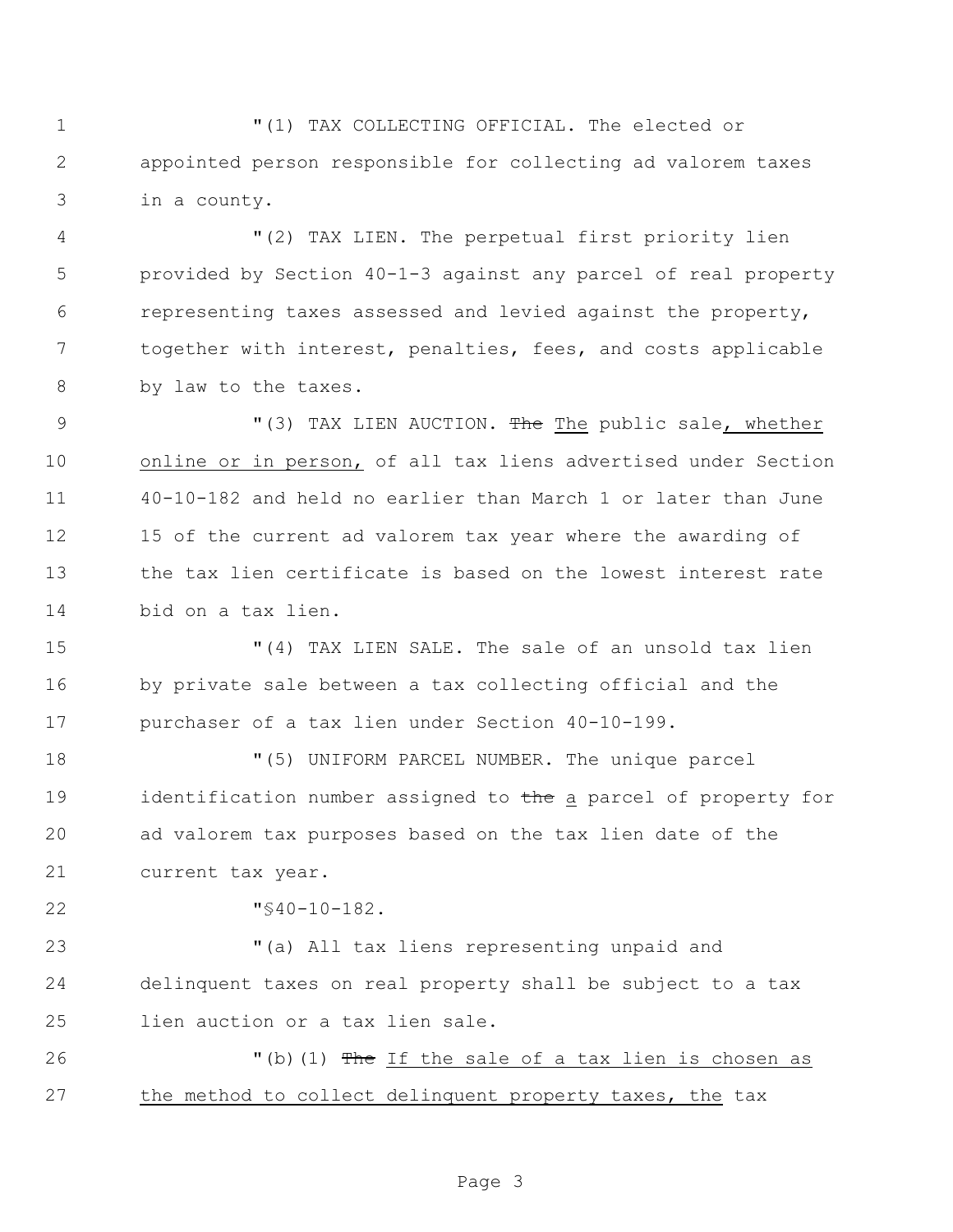collecting official of any county shall conduct a public auction for the sale and transfer of delinquent tax liens. The tax collecting official shall notify the delinquent taxpayer of the auction and all charges pursuant to Section 40-10-183 at least 30 days prior to the tax lien auction by first class mail and by any one of the following:

7 The state of the Matheman and Matheman and Matheman Talent and Matheman and Matheman and Matheman Talent and Matheman Indian Indian Indian Indian Indian Indian Indian Indian Indian Indian Indian Indian Indian Indian Indi consecutive weeks in a newspaper with general circulation in the county where the property is located.

 "b. Advertising on an online website controlled by the tax collecting official and accessible from the tax collecting official's website.

 "c. Posting at the courthouse of the county and if possible in a public place in the precinct where the property is located.

 "(2) The notices shall declare the time, the method, whether online or in person, and the location of the auction.

 "(c) The tax collecting official may auction or sell 19 tax liens representing delinquent taxes for any year taxes are delinquent and unpaid.

"§40-10-183.

**"Prior** At least 30 days prior to any tax lien auction, the tax collecting official shall prepare and maintain a list of all tax liens. The list shall be known as the tax lien auction list and shall contain all of the following: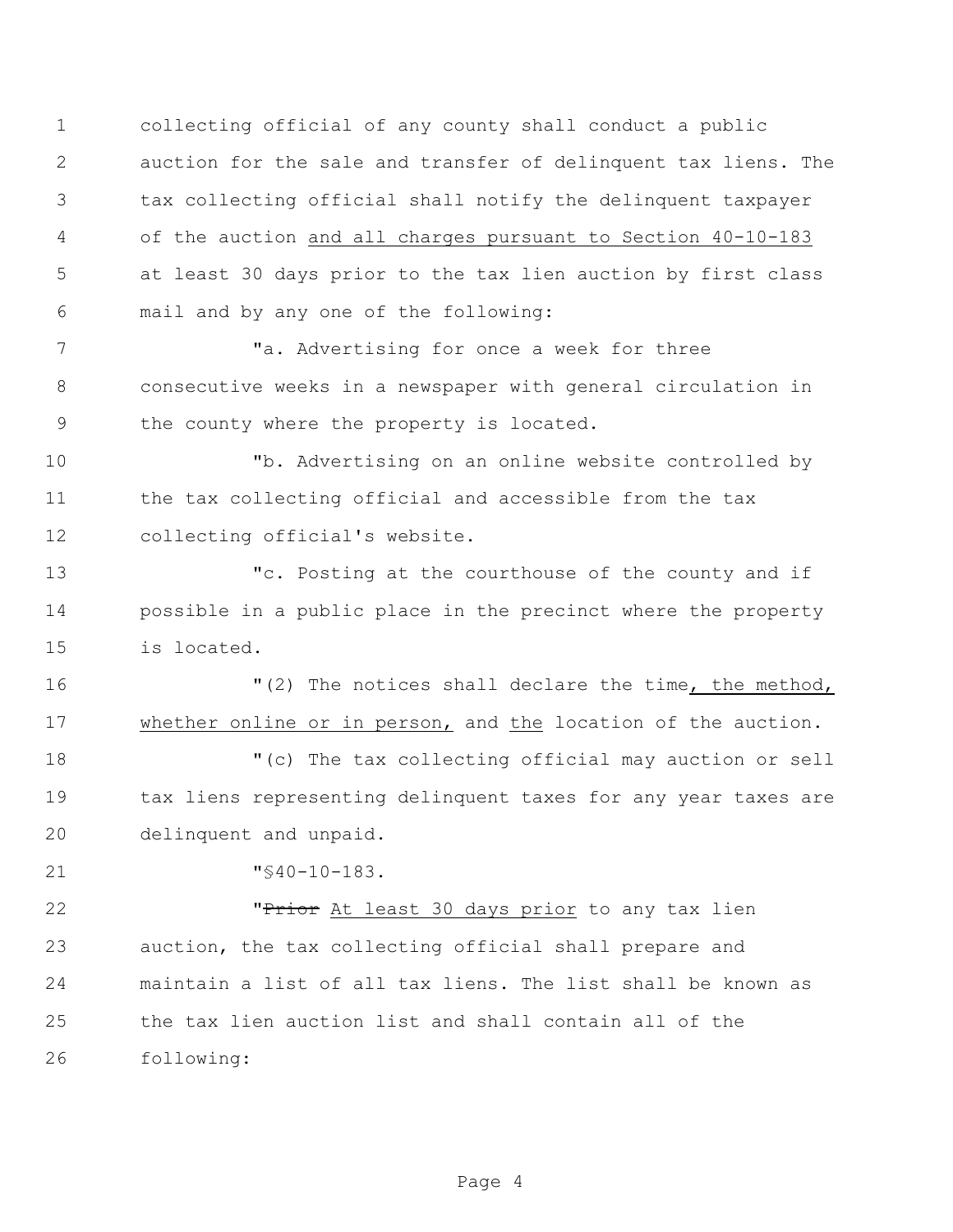"(1) The names of the several persons appearing in the latest tax roll as the respective owners of tax-delinquent properties.

 "(2) A description of each property as it appears in the latest tax roll.

 "(3) The year or years for which taxes are delinquent on each property.

8 T(4) The principal amount of the delinquent taxes and the amount of accrued and accruing interest thereon and penalties, fees, and administration costs pursuant to Section 40-10-184(b) to the day of the proposed tax lien auction 12 relating to each year of assessment.

"§40-10-184.

 "(a) On the day and time designated for a tax lien auction, the tax collecting official shall proceed to auction, whether in person or online, all tax liens described in the tax lien auction list compiled as provided in Section 40-10-183, except those for which the taxes, penalties, interest, fees, and costs thereon have been paid. Any tax lien unsold after a tax lien auction shall be retained by the county for future auction or sale as provided in this article. Interest shall continue to accrue at the rate imposed on delinquent real property taxes.

 "(b) A tax lien shall be sold at auction pursuant to this article to the person who pays all taxes, interest, penalties, fees, and costs due on the property, including an 27 origination cost of twenty dollars (\$20) as of the date of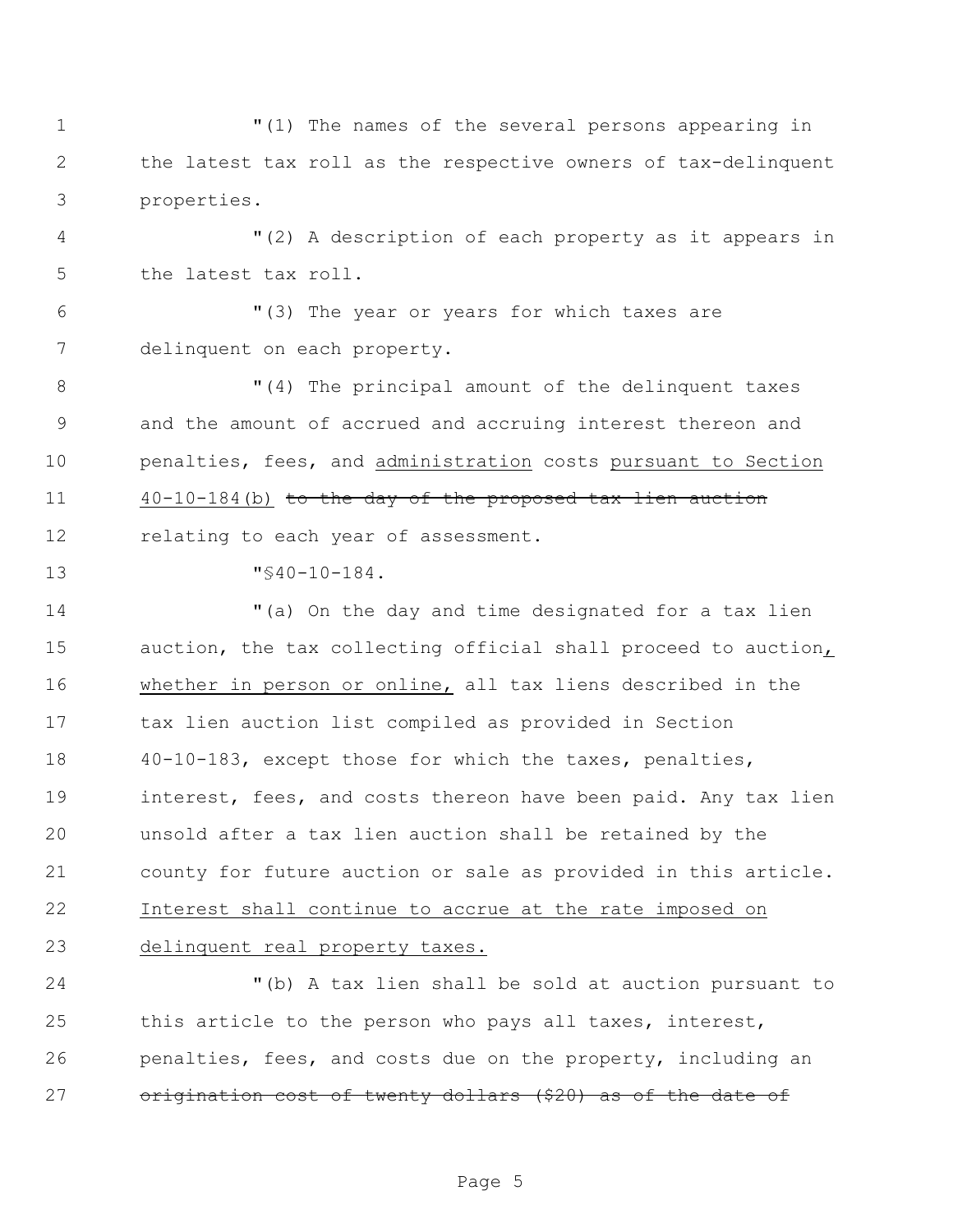auction and a twenty dollar (\$20) auction fee administrative fee of forty-five dollars (\$45), and who, in addition, bids the lowest interest rate on the amount required to be paid to redeem the property from the sale. The beginning interest rate bid shall not exceed a rate of 12 percent and additional bids may be made at a rate less than the immediately preceding bid. If the interest rate bid for the property at an in-person 8 auction reaches 0.00 percent and more than one bidder remains 9 the first bidder reaching 0.00 percent cannot be determined, the tax collecting official shall draw lots to determine the 11 winning bidder for the property. For online auctions, a tie 12 shall be determined by a random numerical generator.

13 The sale of a tax lien does not extinguish any 14 deed restriction, deed covenant, or easement on or appurtenant 15 to the parcel. A tax lien offered for auction or sale shall be 16 identified by a uniform parcel number and a legal description. 17  $\sqrt{940-10-185}$ .

 "When a tax lien is offered for auction or sale, it 19 shall not be necessary to list, auction, or sell it as being against the property of any specific person. The auction or sale is not invalid by reason of the fact that the property was assessed in the name of a person other than the rightful owner or to a person unknown, if the description and the uniform parcel number of the real estate in the tax lien auction list is sufficient to identify it and the amount of taxes, interest, penalties, fees, and costs for which its tax lien is to be auctioned or sold.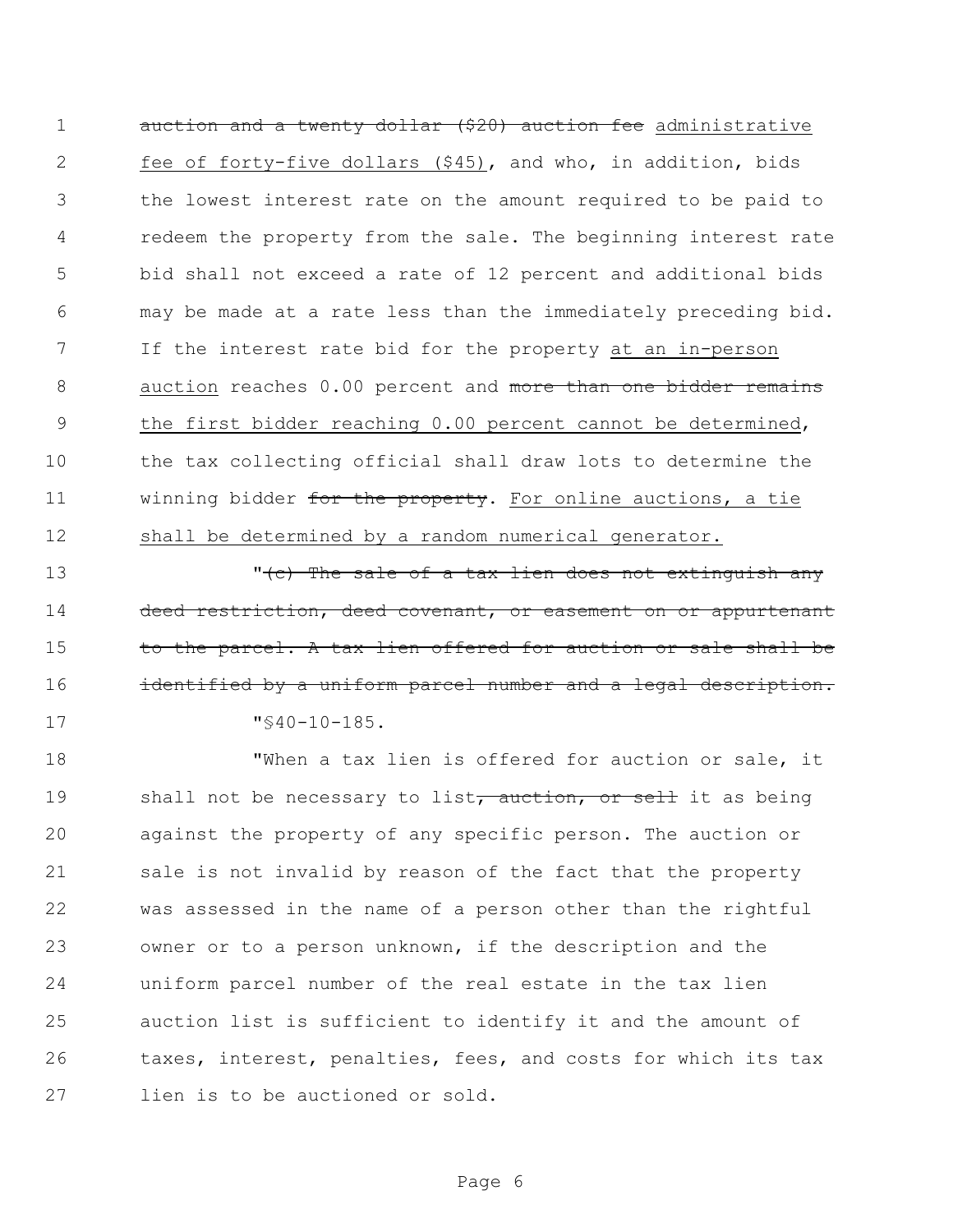"§40-10-186.

 "(a) The purchase price for a tax lien shall be the amount of delinquent taxes plus any interest, penalties, fees, and costs accrued as of the date of the auction or sale.

 "(b) The purchase price for a tax lien shall be paid 6 in a form acceptable to the tax collecting official in cash or **immediately available certified funds** not later than one hour before close of business on the date of the auction or sale or, if the auction is online, not later than the close of business two days following the date of the auction.

 "(c) The purchase price for a tax lien received by the tax collecting official shall be credited to the tax collecting official for purposes of calculating commissions, if any, on taxes collected by the tax collecting official pursuant to Section 40-5-4.

"§40-10-187.

 "(a) The tax collecting official, upon receipt of 18 the purchase price, shall make, execute, and deliver a tax 19 lien certificate to each purchaser at a tax lien sale or 20 auction or to each assignee thereafter and shall collect from 21 the purchaser or assignee a fee of five dollars (\$5) for each 22 tax lien certificate. The tax lien certificate shall be in a form provided by the Department of Revenue and shall also include a certificate of redemption form as provided in Section 40-10-194.

 "(b) A tax lien certificate shall evidence the auction or sale or assignment to the holder of the tax lien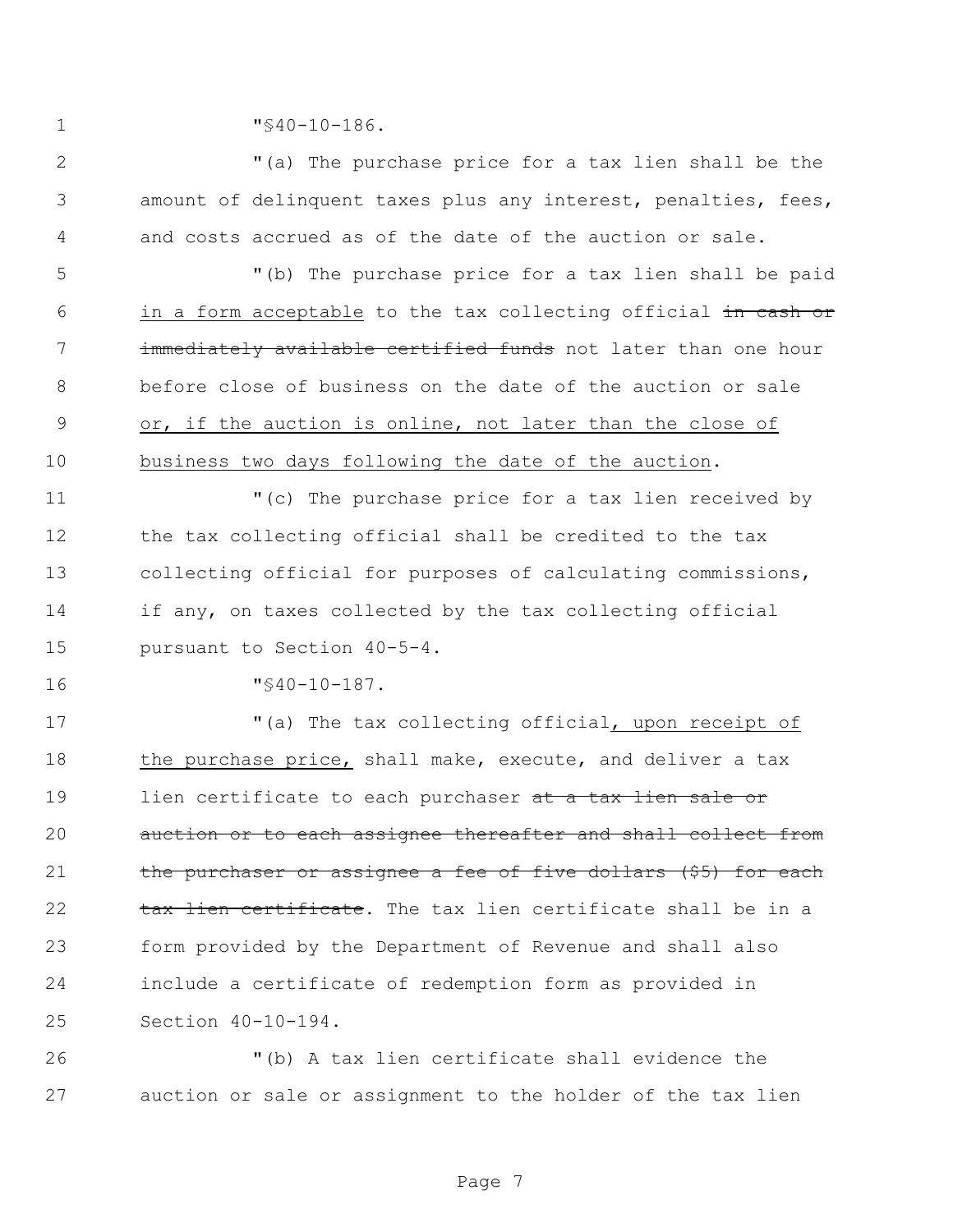certificate of the delinquent and unpaid taxes, penalties, interest, fees, and costs set forth therein and represented by the tax lien.

 "(c) A tax lien certificate shall bear the interest rate per annum as bid on by the purchaser at the tax lien auction or as agreed upon by the purchaser at the tax lien sale, until the tax lien certificate is redeemed as provided pursuant to Section 40-10-193 or Section 40-10-197.

9 "(d) The tax lien certificate shall do all of the following:

 "(1) Describe the real property on which a tax lien is auctioned or sold as it is described in the tax lien auction list.

 "(2) Specify the date on which the tax lien was auctioned or sold to the original purchaser.

 "(3) Specify the year of assessment to which the tax lien relates and the amount for which the tax lien was auctioned or sold to the original purchaser.

 "(4) Recite the amount of all taxes, penalties, interest, fees, and costs due on the property, which relate to the year of assessment described in subdivision (3), as of the date specified in subdivision (2).

23 The Contract of the certificate bears interest at  $(5)$  Recite that the certificate bears interest at the rate per annum bid on by the purchaser at the tax lien auction or agreed upon at the tax lien sale on the amount described in subdivision (4) from the date specified in subdivision (2).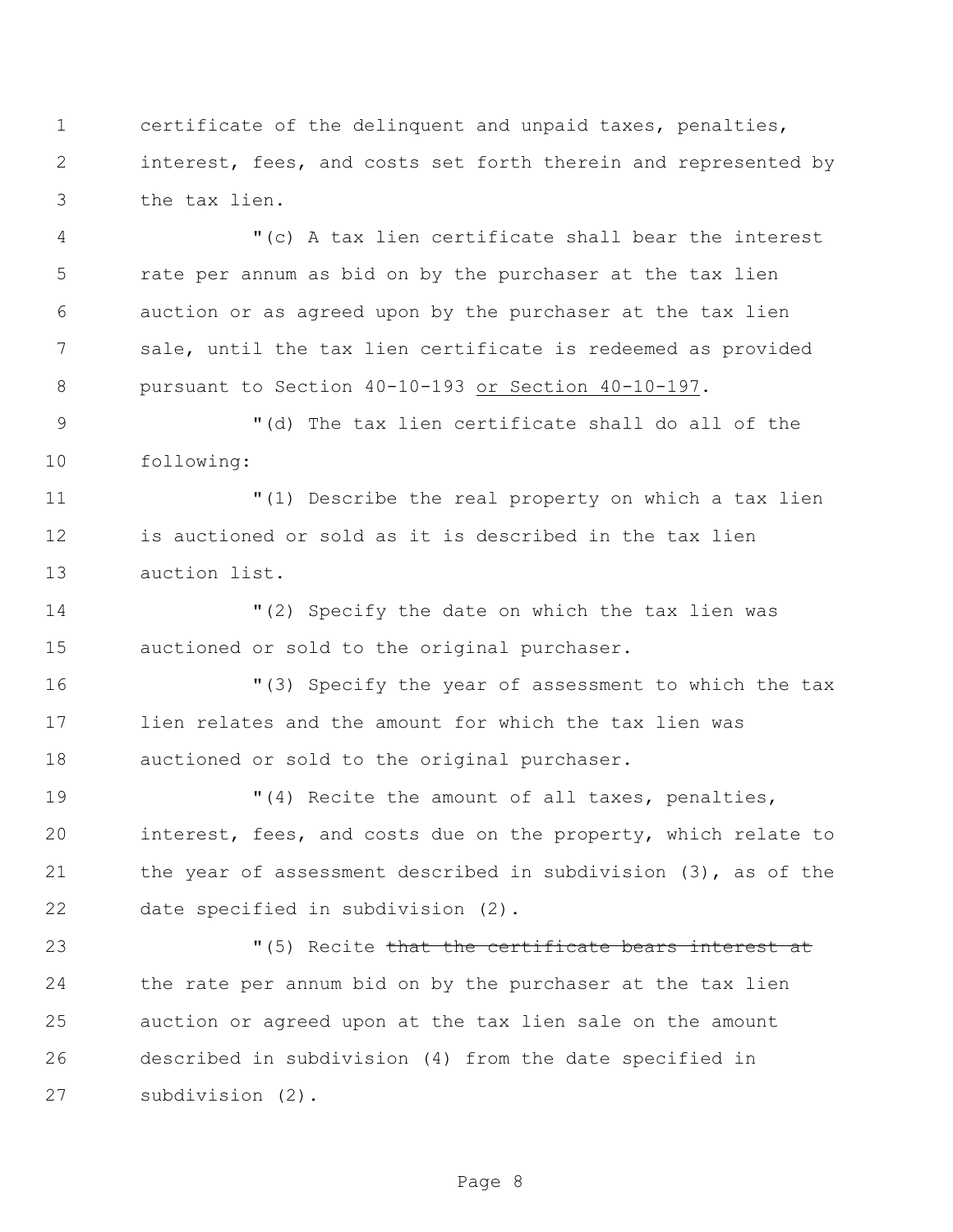"(e) The purchaser of a tax lien certificate may transfer and assign the certificate to any person, and the transferee of a tax lien certificate may subsequently transfer the certificate to any other person. The transferor of a tax lien certificate shall endorse the certificate and shall swear to the endorsement before a notary public or other officer empowered to administer oaths. The transferee shall present the endorsed tax lien certificate to the tax collecting official who prepared and executed the certificate, or his or her successor, who, for a fee of five dollars (\$5), shall acknowledge the transfer on the certificate and shall make note of the transfer on the record of tax lien auctions and sales kept as provided in Section 40-10-188. An assignment and transfer as provided in this subsection shall vest in the assignee all the right and title of the original purchaser.

 "(f) A security interest in a tax lien certificate may be created and perfected in the manner provided for general intangibles under Title 7. Notice of the security interest shall be given to the tax collecting official pursuant to Section 7-9A-406 and as otherwise required by law.

 $(9)$  Within  $\pm 0$  30 days of a completed tax lien auction or sale, the tax collecting official shall send notice to the property owner for whom the property was assessed informing the property owner that the tax lien has been auctioned or sold. The notice shall include the date of 26 auction or sale and the name and address of the purchaser and

Page 9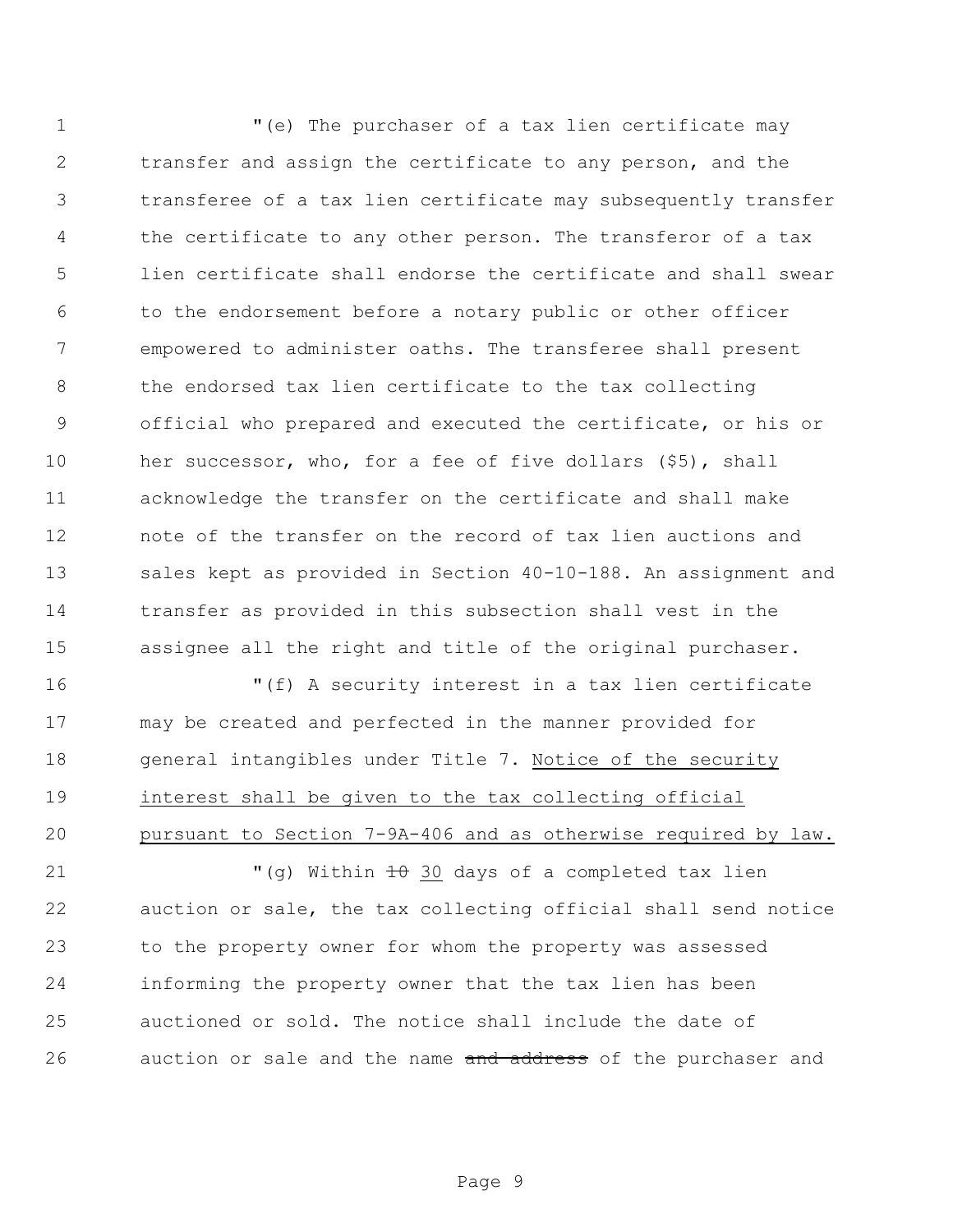shall be made by first class mail to the address listed in the assessment.

 "§40-10-188. "The tax collecting official shall make a correct record of all auctions and sales of tax liens in a durable book or an electronic file, which shall be known as the record of tax lien auctions and sales, containing all of the following: "(1) The date of auction or sale.

 "(2) A description of each parcel and uniform parcel number on which a tax lien was auctioned or sold.

 "(3) The year of assessment to which the tax lien relates.

 "(4) The name and address of the property owner for whom the property was assessed, if known.

 "(5) The name and address of the original purchaser of the tax lien.

18 The total amount of taxes, interest, penalties, fees, and costs due on the tax lien, which relate to the year of assessment, as described in Section 40-10-187, as of the date of the auction or sale of the tax lien to the original purchaser.

 "(7) The interest rate bid on by the purchaser at the tax lien auction or as agreed by the purchaser at the tax lien sale.

 "(8) The amount of any subsequent taxes, penalties, interest, fees, and costs paid by the original purchaser, or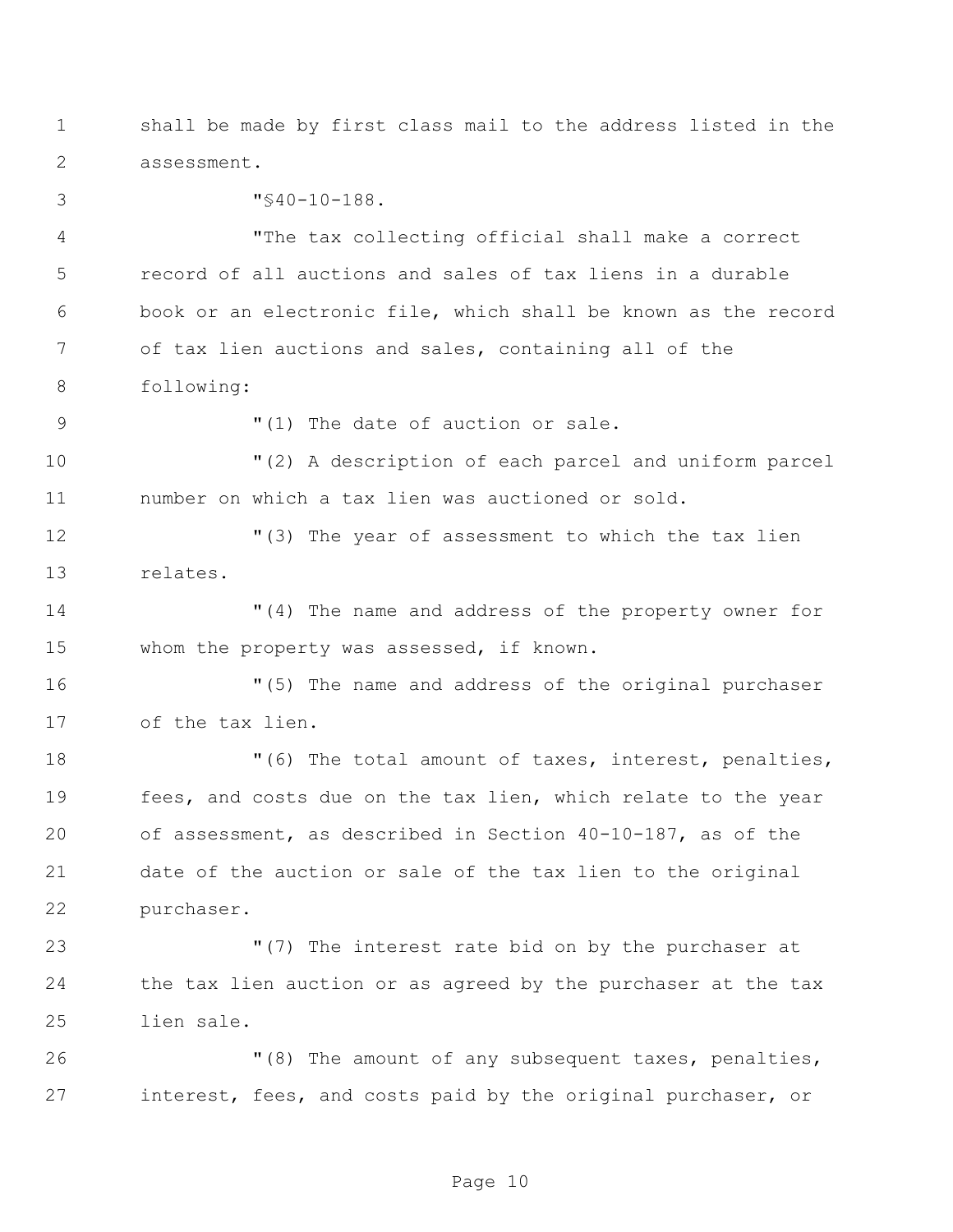assignee, of the tax lien certificate as provided in Section 40-10-191 and the year of assessment to which the payment relates.

 "(9) The name and address of the assignee, if any, and the date of assignment of the tax lien certificate.

 "(10) Any security interest of which the tax collecting official has been notified pursuant to Section 40-10-187(f).

9  $\sqrt{10}$  (11) The name and address of the person redeeming and the date of redemption.

11  $\sqrt{11}$  (12) The total amount paid for redemption. "§40-10-191.

 "(a) The holder of a tax lien certificate shall have the first right to purchase the tax lien relating to a subsequent delinquency on the property described in the tax lien certificate of the holder. A holder of the certificate shall exercise this right between five and 30 days prior to 18 the tax lien auction date, and the purchase by the holder shall be effective as of the date of the tax lien auction as if the holder has been the winning bidder. A holder of the certificate who exercises this right, upon payment of the purchase price, shall be issued a certificate of purchase in accordance with Section 40-10-187 and is entitled to the same interest rate as shown on the previous tax lien certificate. The owner of the property shall be notified within 30 days of the completion of the first right of purchase in accordance with Section 40-10-187(g). The owner of the property may pay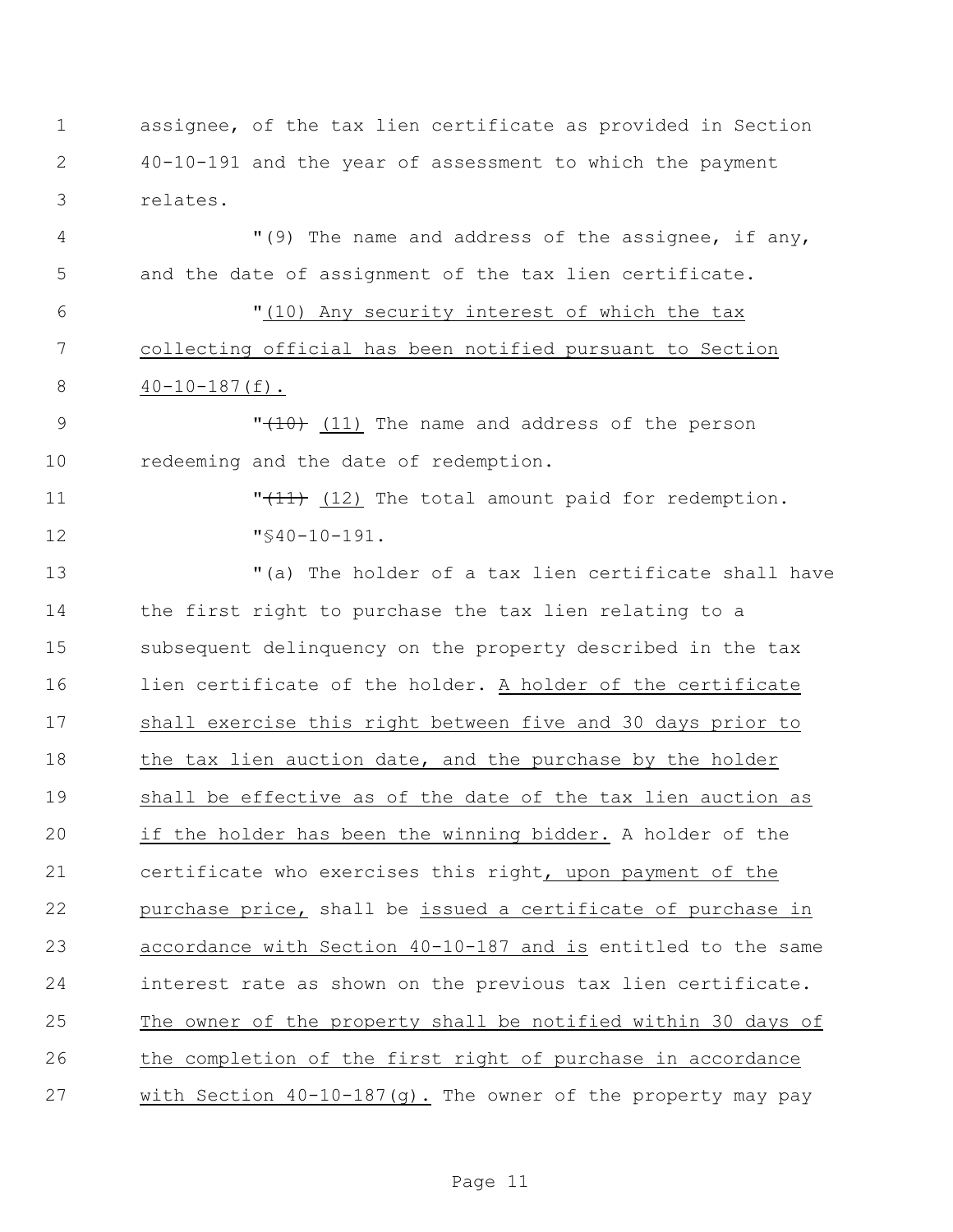the current year taxes due once the property owner redeems all outstanding tax liens on the property.

 "(b) In the event that a mortgagee is or becomes the holder of a tax lien certificate, the mortgagee may add all costs, fees, interest, penalties, and taxes regarding the tax sale to the principal of the loan.

 "(c) A holder of a tax lien certificate may abandon the certificate at any time upon notification given to the tax collecting official and the surrender of the tax lien certificate. Abandonment of a tax lien certificate 11 relinquishes all rights of recovery of any monies or expenses. "§40-10-193.

 "(a)(1) Tax liens auctioned or sold may be redeemed by any of the following:

 "a. The owner, including a partial owner under Section 40-10-195, or his or her heirs or personal representative.

 "b. Any mortgagee or purchaser of the property or any portion of the property.

 "c. Any other person listed under subsection (a) of Section 40-10-120, if the property had been sold for taxes.

 "(2) Property may be redeemed under subdivision (1) by payment to the tax collecting official of the amount specified on the tax lien certificate as the total amount of 25 delinquent tax, interest, penalties, fees excluding lost certificate fees provided in Section 40-10-190, and costs paid to purchase the tax lien, plus interest at the rate specified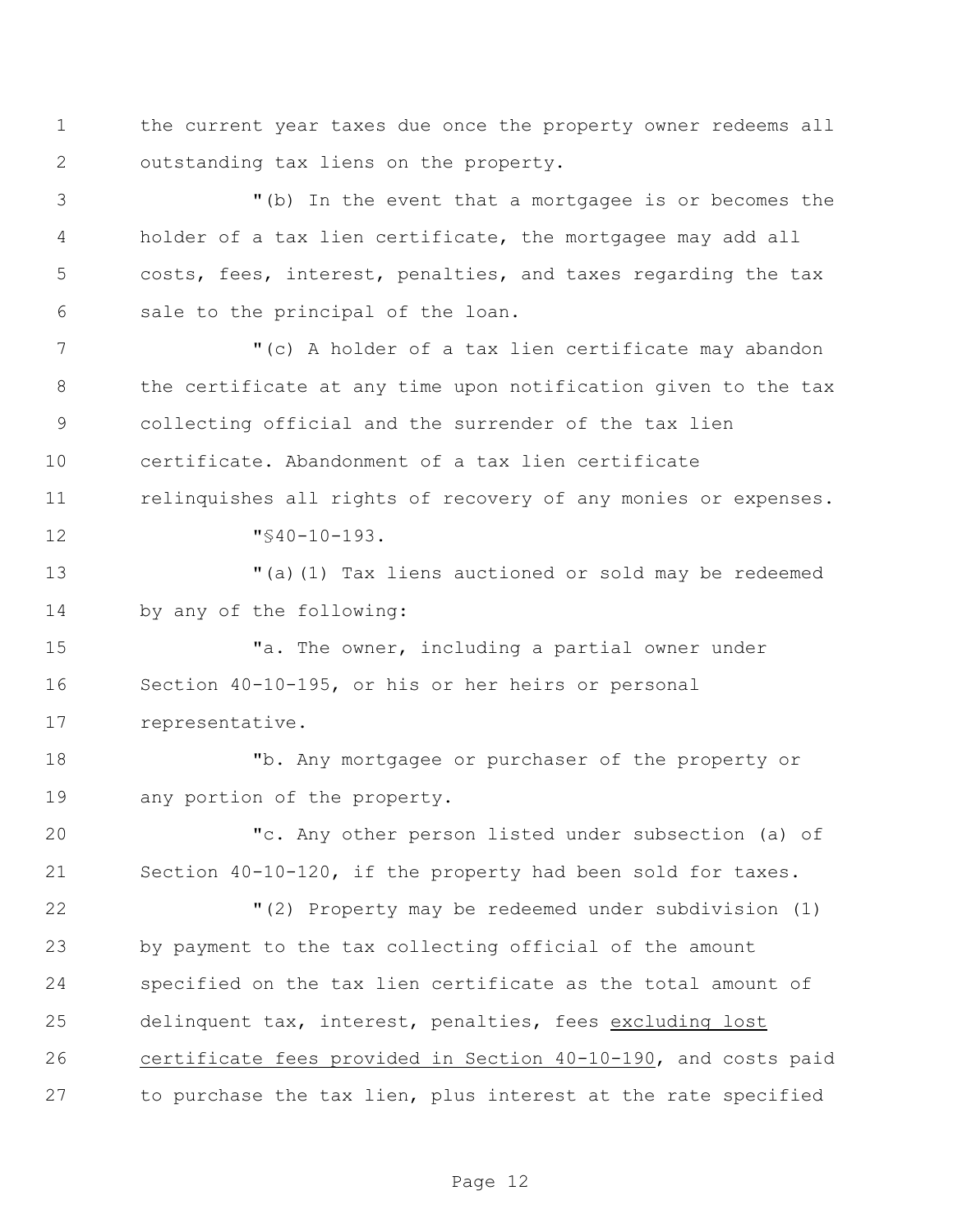1 in the tax lien certificate, plus any due and owing taxes, interest, penalties, fees, and costs due. The tax collecting official shall provide a separate receipt for any current taxes, interest, penalties, fees, or costs paid.

 "(b) Statutory fees paid by the holder of the tax lien certificate in connection with the tax lien certificate shall be added to the amount payable on redemption and shall also bear interest at the rate of interest specified in the tax lien certificate.

"§40-10-194.

 "(a) The tax collecting official shall, upon application to redeem a tax lien, and upon being satisfied 13 that the person applying has the right to redeem the tax lien, and upon payment of the amount due, issue to the person a certificate of redemption appended to a copy of the certificate of tax lien, giving the date of redemption, the amount paid, and by whom redeemed, and shall make the proper entries in the record of tax lien auctions or sales in his or her office. Upon issuance of the certificate of redemption, the redemption is complete and perfected, the tax lien is satisfied, and the certificate of tax lien is void and of no effect other than to support a request for payment of redemption money pursuant to Section 40-10-196.

 "(b) For each certificate of redemption, the tax collecting official shall collect from the person to whom the certificate of redemption is issued a fee of ten dollars (\$10).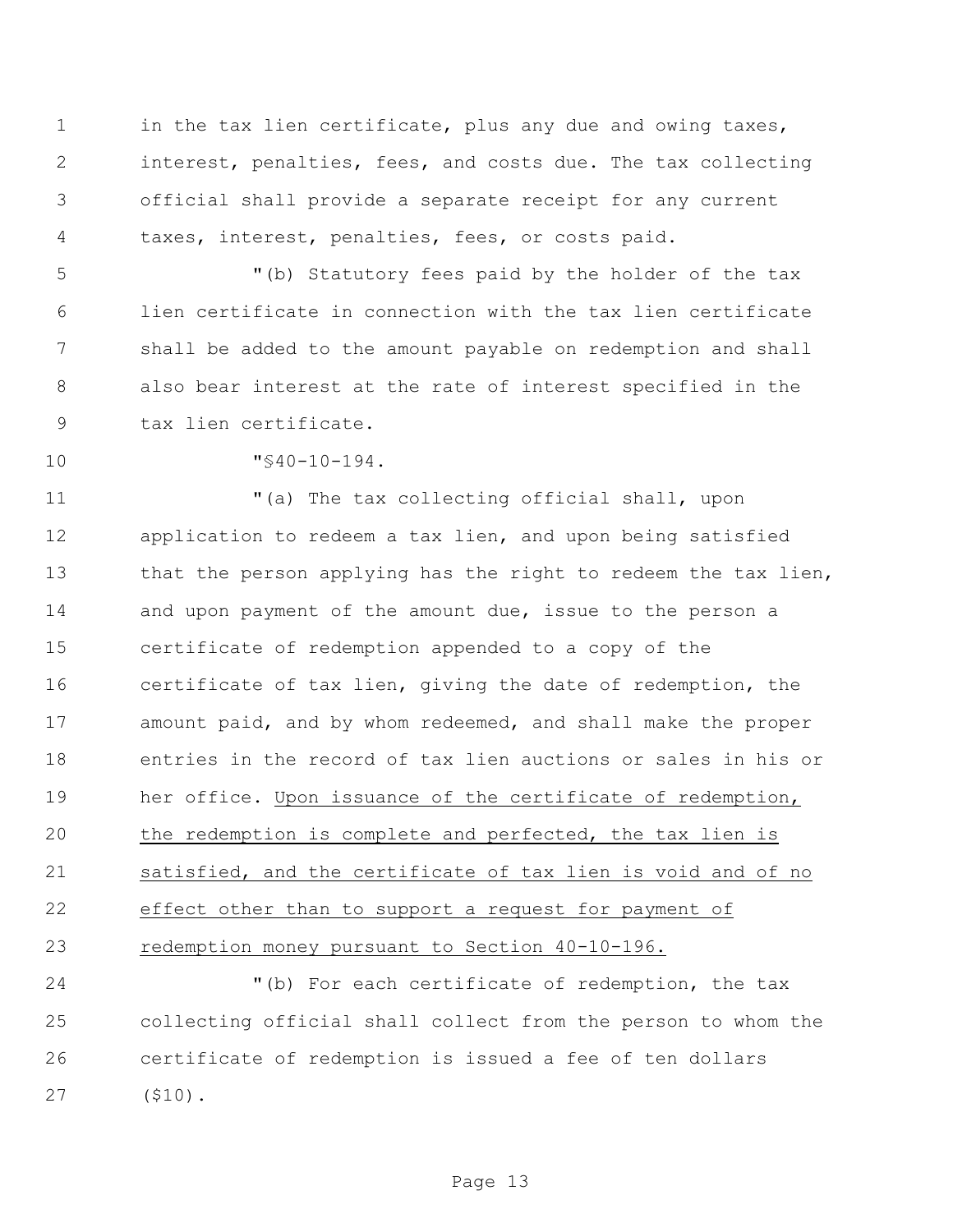"(c) The holder of a certificate of redemption may record the certificate with the recording officer of the county.

"§40-10-197.

5 "(a) At any time not less than three years after the 6 auction or sale of a tax lien 45 months but not later more 7 than 10 five years after the auction or sale initial tax lien 8 date, if the tax tien is liens have not been redeemed, the a 9 holder of all of the sold tax lien certificate certificates for a parcel of property may bring in the circuit court of the county in which the property is located an action to foreclose the right to redeem and quiet title to the property in the name of the holder of the tax lien certificate. If any applicable law or court order prohibits bringing an action to foreclose the right to redeem and quiet title to the property, the limitation provided in this section shall be extended 12 months following the termination of the prohibition.

 "(b)(1) At least 30 days before filing a tax lien foreclosure action under this article, but not more than 180 days before the action is commenced, the holder of the tax 21 lien certificate certificates shall send notice of intent to file the foreclosure action by certified mail to all of the following:

24 The property owner of record, according to the property tax records of the county in which the property is located, at the owner's address shown in the records and at the street address of the property if different.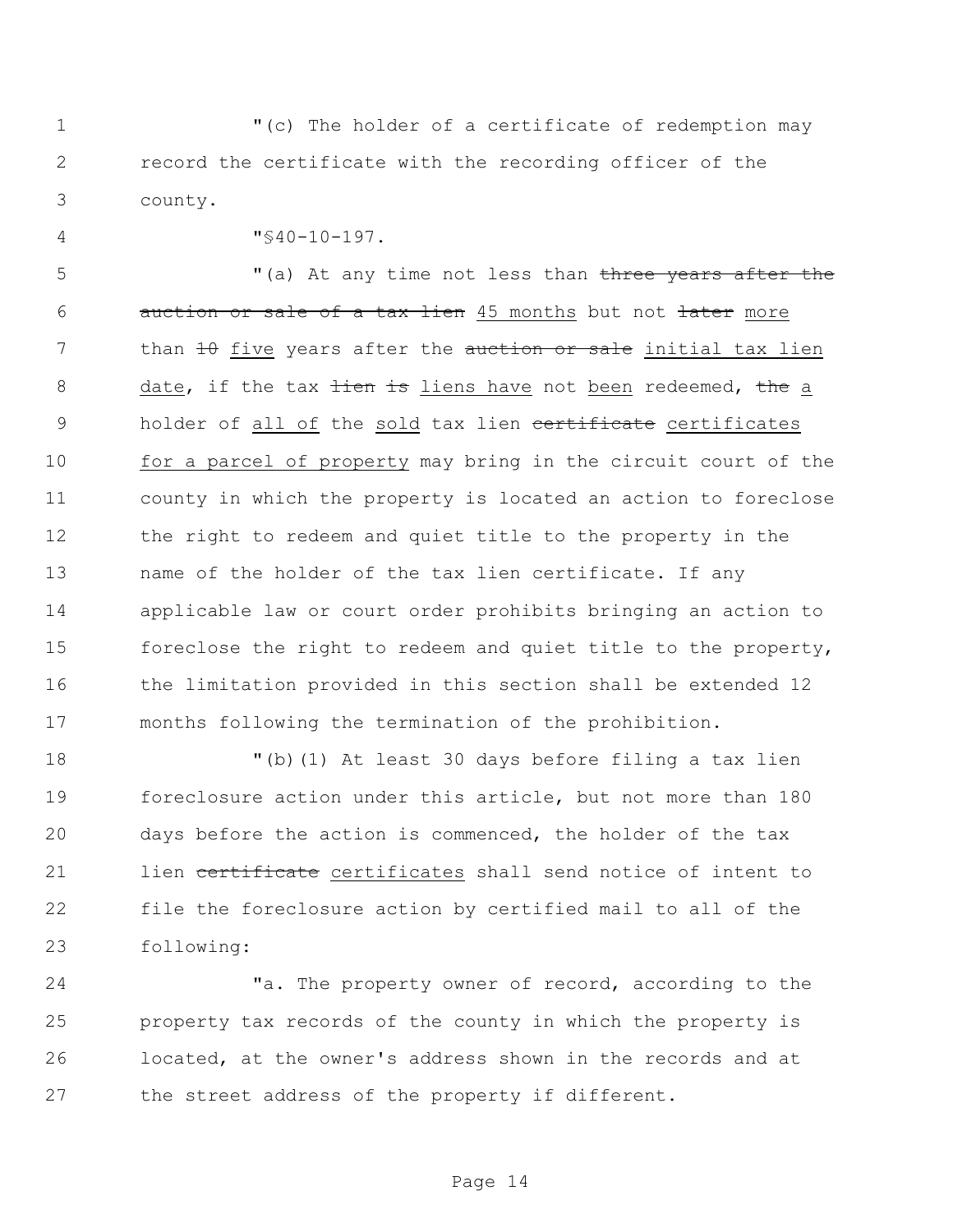"b. All holders of outstanding mortgages, judgment liens, or other liens on the property as recorded in the probate office of the county in which the property is located.

 "c. The tax collecting official of the county in which the property is located.

 "(2) The notice shall include the property owner's name, the uniform parcel number, the legal description of the property, the name and address of the holder of the tax lien certificate, and a statement that the holder proposes to file 10 a tax lien foreclosure action between as soon as 30 and but not later than 180 days after the date of mailing of the notice. If the holder fails to send the notice required by 13 this subsection, the court shall dismiss any tax lien foreclosure action filed under this article.

 "(c) The holder shall name as parties defendant to 16 the tax lien foreclosure action all persons entitled to redeem under this article. Upon filing the tax lien foreclosure 18 action, the holder shall file record a notice as provided by Section 35-4-131.

 "(d)(1) In a tax lien foreclosure action, if the court finds that the tax lien auction or sale is valid, that proper notice has been given, that the holder is the holder of all of the sold tax certificates on the property, and that the 24 tax tien has liens have not been redeemed, the court shall enter judgment foreclosing the right of the defendant or defendants to redeem and shall direct the circuit clerk to execute and deliver to the party in whose favor judgment is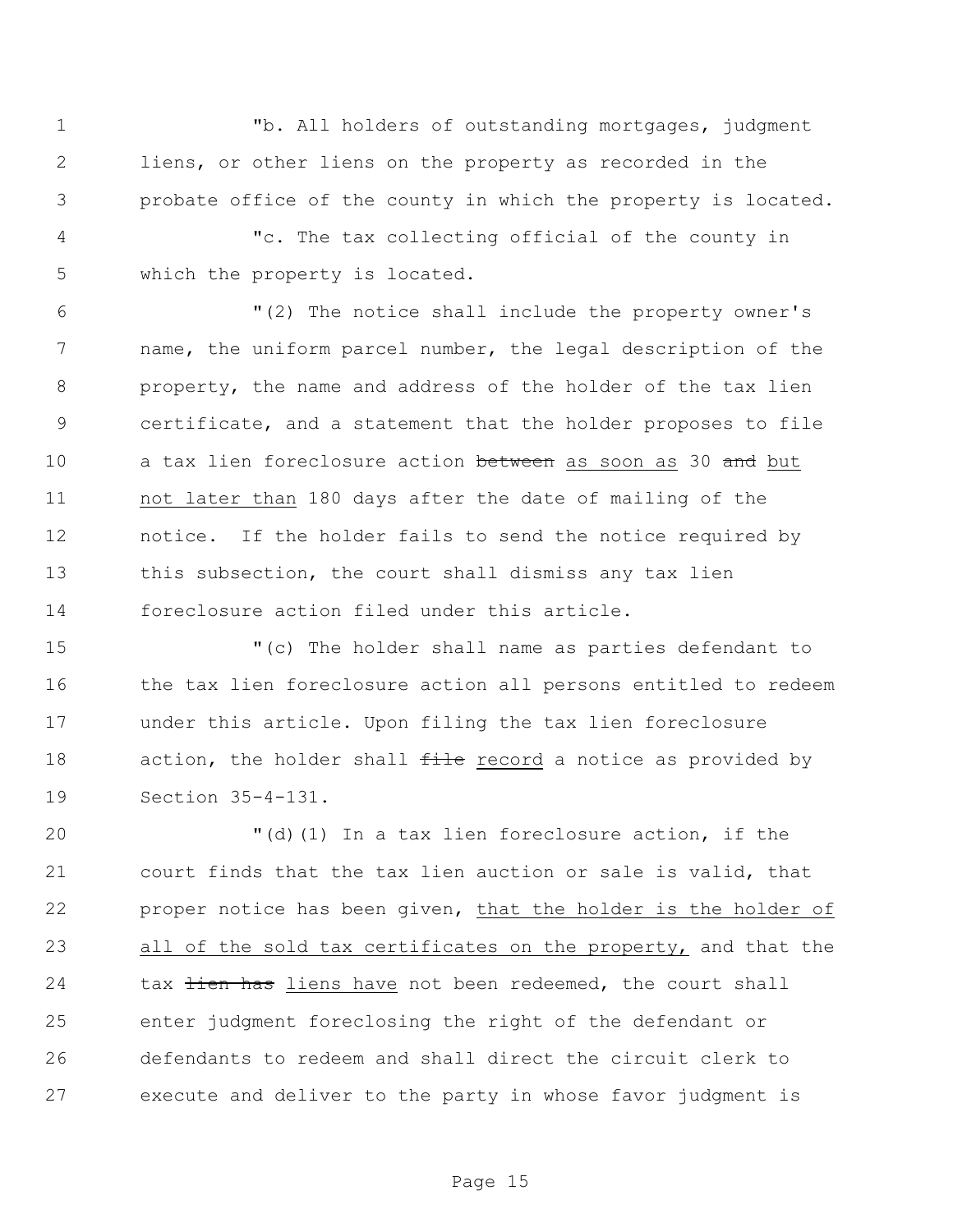entered a deed conveying the interests of the defendants in 2 the property described in the tax lien certificate certificates.

 "(2) After entry of judgment, a party whose rights 5 to redeem the tax tien liens are foreclosed has no further legal or equitable right, title, or interest in the property subject to the right of appeal and stay of execution as in other civil actions.

 "(e) The foreclosure of the right to redeem does not extinguish any easement or right-of-way on or appurtenant to the property or rights of any public utility or governmental 12 entity in the property, nor does it affect the rights of 13 holders of prior tax lien certificates.

 "(f)(1) The clerk's deed executed in accordance with subsection (d) shall include all of the following information: **"a.** The date of the judgment. 17 The number and style of the case. 18 The name of the plaintiff, who shall be known stated as the grantee. "d. The legal description of the property.

 "e. The uniform parcel number of the property. 22 Tf. The date of the conveyance.

 "(2) The original deed shall be delivered to the plaintiff for recording in the probate records in the county in which the property is located.

 "(g) Any person who is entitled to redeem under this article may redeem at any time before judgment is entered,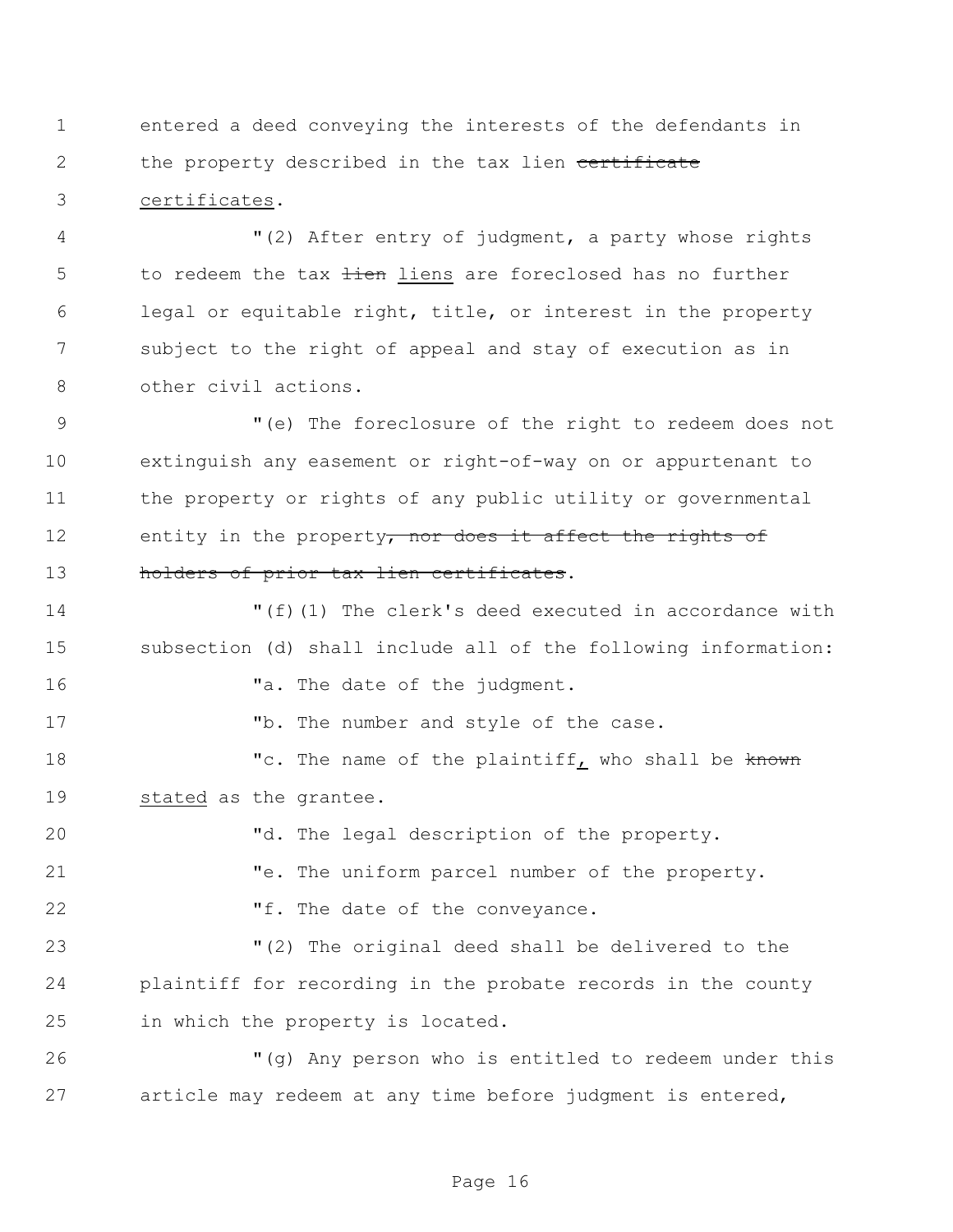notwithstanding that an action to foreclose has been commenced, by paying into the circuit court the redemption amount that would have been paid to the tax collecting official under Section 40-10-193 plus any other amounts determined by the court under this section. If the person who redeems has been served personally or by publication in the action, or if the person became an owner after the action began and redeems after a notice is recorded pursuant to 9 subsection (c), judgment shall be entered in favor of the 10 plaintiff against the person for the redeeming party shall also pay into the court with the redemption amount the costs incurred by the plaintiff in the action, including reasonable attorney fees actually incurred, to be determined by the court. The court shall then order the tax lien certificates cancelled and the tax liens void, the redemption amount be paid to the tax collecting official, and the costs and attorney fees be paid to the plaintiff.

 "(h) If a tax lien that was purchased pursuant to this article is not redeemed and the holder of the tax lien 20 certificate fails to commence a tax lien foreclosure action  $\sigma$ n 21 or before 10 years from the date of the tax lien certificate within the time provided in this section, the tax lien certificate shall expire and the lien shall become void.

 "(i) If a judicial proceeding prohibits bringing a tax lien foreclosure action, the time of expiration under this section shall be extended by 12 months following the completion of the judicial proceeding.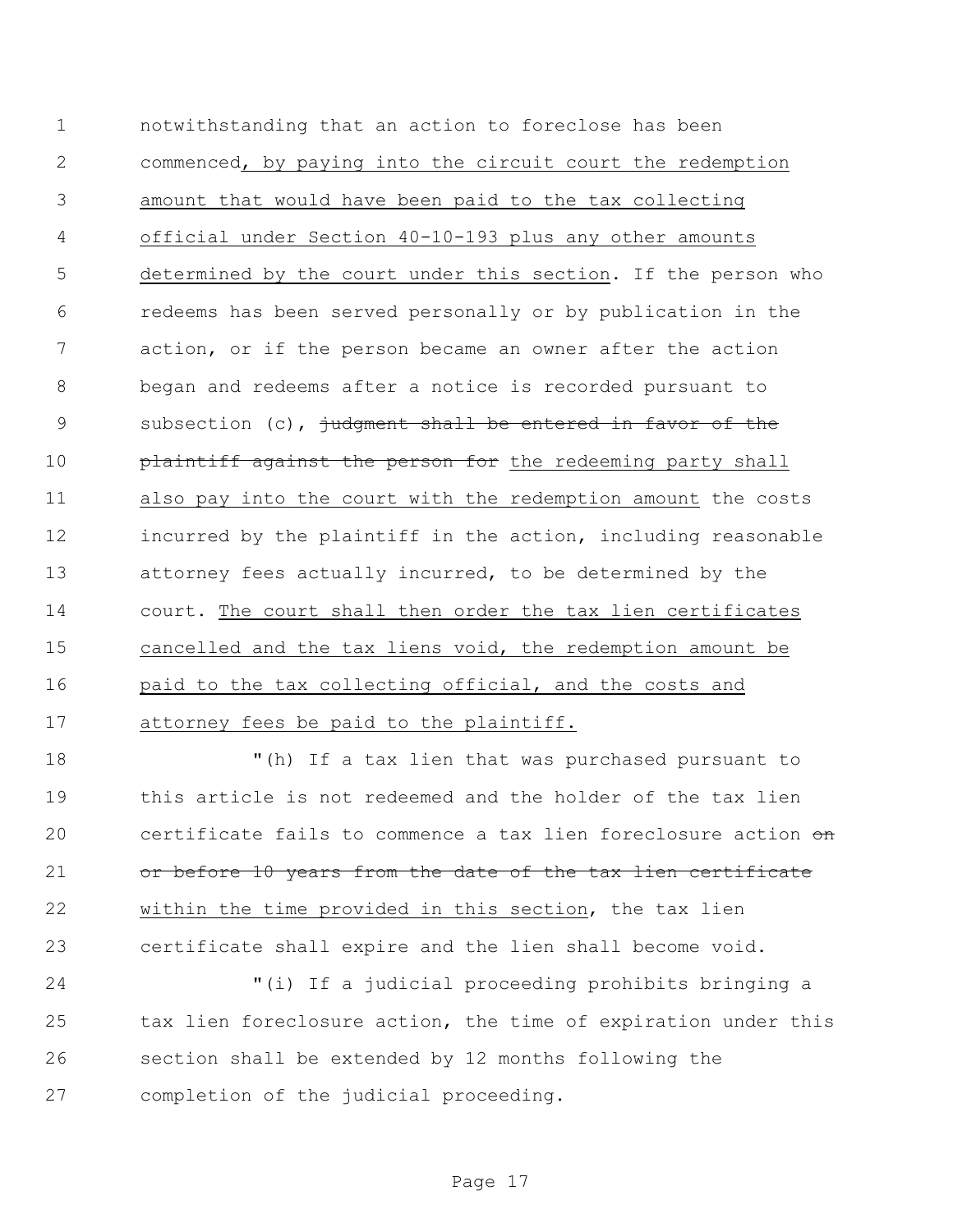1  $\sqrt{940-10-199}$ .

 "(a) Tax liens that are not sold at the tax lien auction conducted by the tax collecting official shall be separated in the tax lien auction list as prescribed by 5 Section 40-10-183 and the county shall retain the lien shall continue pursuant to Section 40-1-3. The tax collecting 7 official, within 45 days after the tax lien auction date, may 8 thereafter sell at private sale an unsold tax lien for no less 9 than all taxes, interest, penalties, costs, and fees. The purchaser at private sale shall be entitled to interest on the amount paid at a rate agreed to by the tax collecting official, not to exceed 12 percent. All private tax lien sales 13 shall be entered in the record of tax lien auctions and sales, as provided in Section 40-10-188.

 "(b) All tax liens that remain unsold by the tax lien auction or sale shall be included in all future tax lien auctions or sales until sold or until foreclosed pursuant to Section 40-10-199.1.

 "(c) Any tax lien that does not sell at auction shall be reported to the county commission when seeking approval of errors in assessments, litigations, or insolvents as the tax collecting official will be allowed credit for taxes due to this state upon final settlement with the state Comptroller."

 Section 2. Section 40-10-199.1 is added to the Code of Alabama 1975, to read as follows:

§40-10-199.1.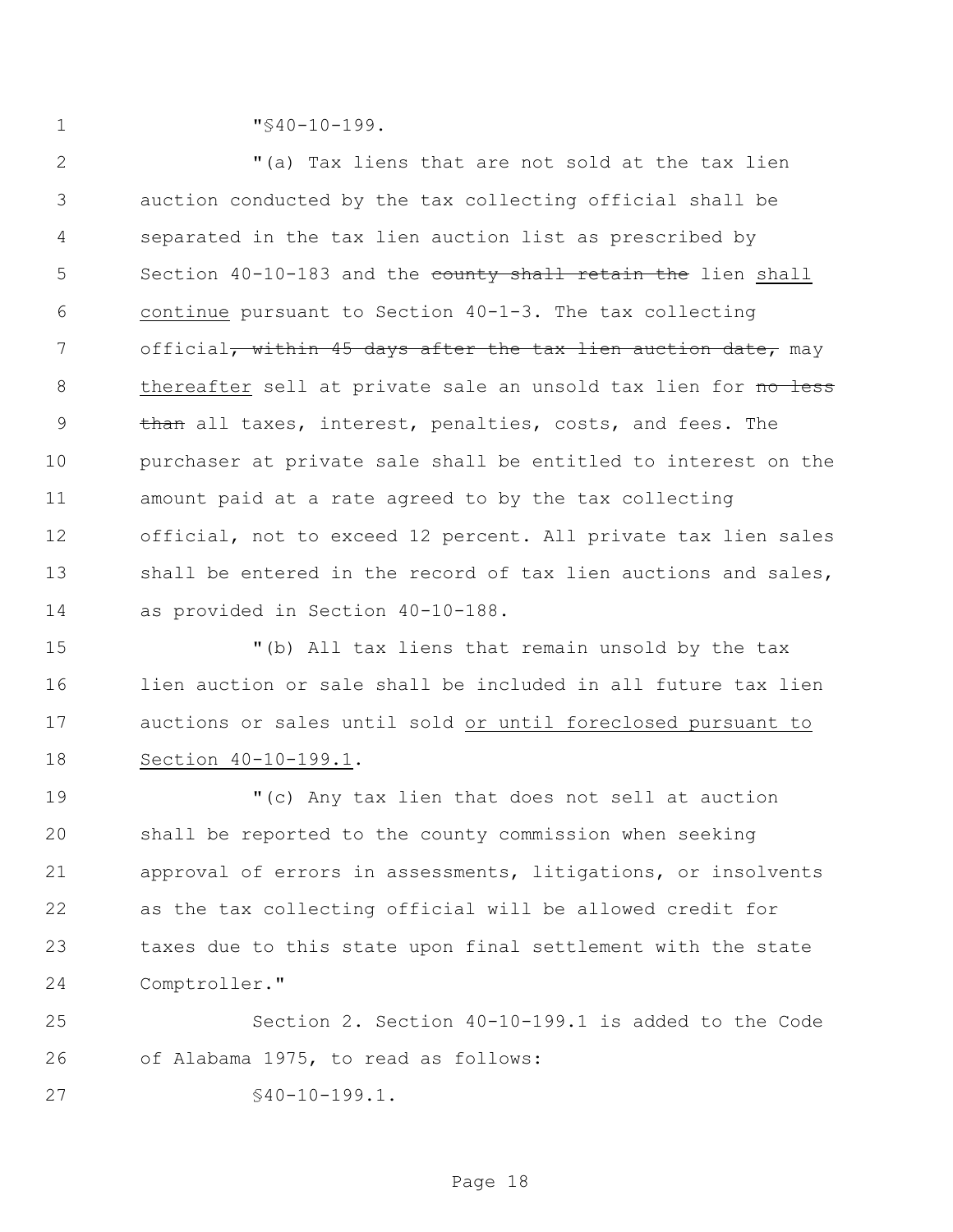(a)(1) If a tax lien remains unpaid and unsold for five years after the initial tax lien date, the tax collecting official may send to the county commission the information in the tax lien auction list prescribed by Section 40-10-183 related to the unsold tax lien.

 (2) If the property is located within a municipality, the county commission shall notify the municipal governing body that the tax lien on the property is subject to foreclosure under this section. Within 60 days of receipt of the notice, if the municipal governing body finds that the property subject to the tax lien is or may be suitable for a municipal public use, the municipal governing body may notify the county commission that it wishes to acquire the property through the foreclosure action. If no notice is given by the municipality to the county commission prior to expiration of 16 the 60 days, the county commission may proceed as if the property is not located within the municipality.

 (3) If the property is not located within a municipality, and the county commission finds that the property subject to the tax lien is or may be made suitable for a county public use, the county may acquire the property through the foreclosure action. If the county commission finds that the property is not suitable for a county public use, the property shall be conveyed to the state through the foreclosure action.

 (4) After the determination of which public entity is to acquire the property, the county commission shall direct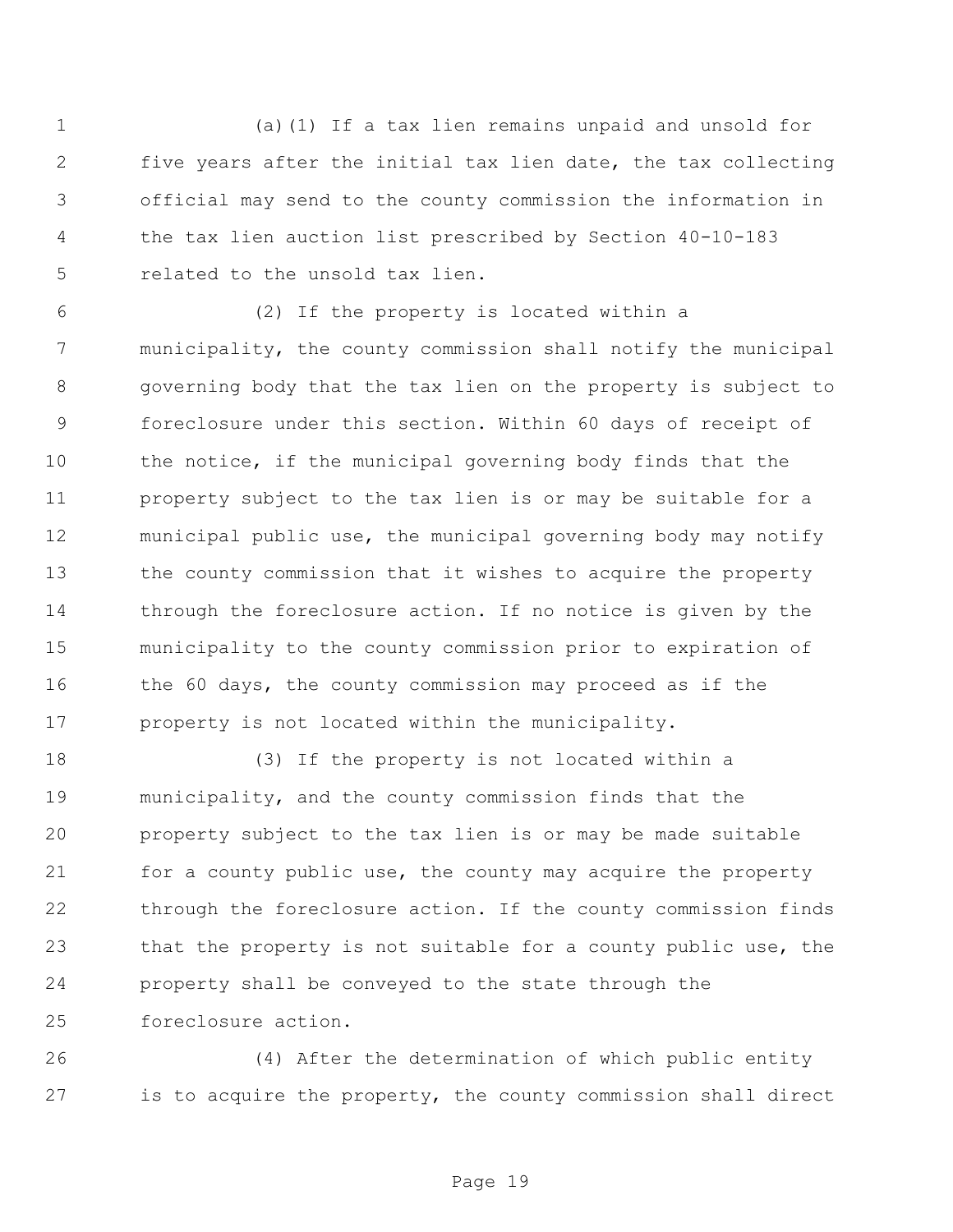the district attorney or counsel retained by the county commission to file an action in the circuit court of the county in which the property is located in the name of the county to foreclose the tax lien.

 (b)(1) At least 180 days prior to filing the action, the county commission shall cause a limited title search to be made that is sufficient to identify all parties listed in paragraphs a. and b. who have an interest in the property recorded in the real property records of the probate court of the county in which the property is located. Between 30 and 11 180 days before filing the action, the county commission shall send notice of intent to file the action by certified mail to all of the following:

 a. The property owner of record according to the property tax records of the county in which the property is located, at the owner's address shown in those records and at 17 the street address of the property, if different.

18 b. The property owner as shown by the real property records of the probate office, if different from paragraph a.

 c. All holders of outstanding mortgages, judgment liens, or other liens on the property as shown by the real property records of the probate office, and to holders of other tax liens.

 (2) The notice shall include the property owner's name according to the property tax records, the Uniform Parcel Number, the initial tax lien date, the legal description of the property, the street address of the property, and a

Page 20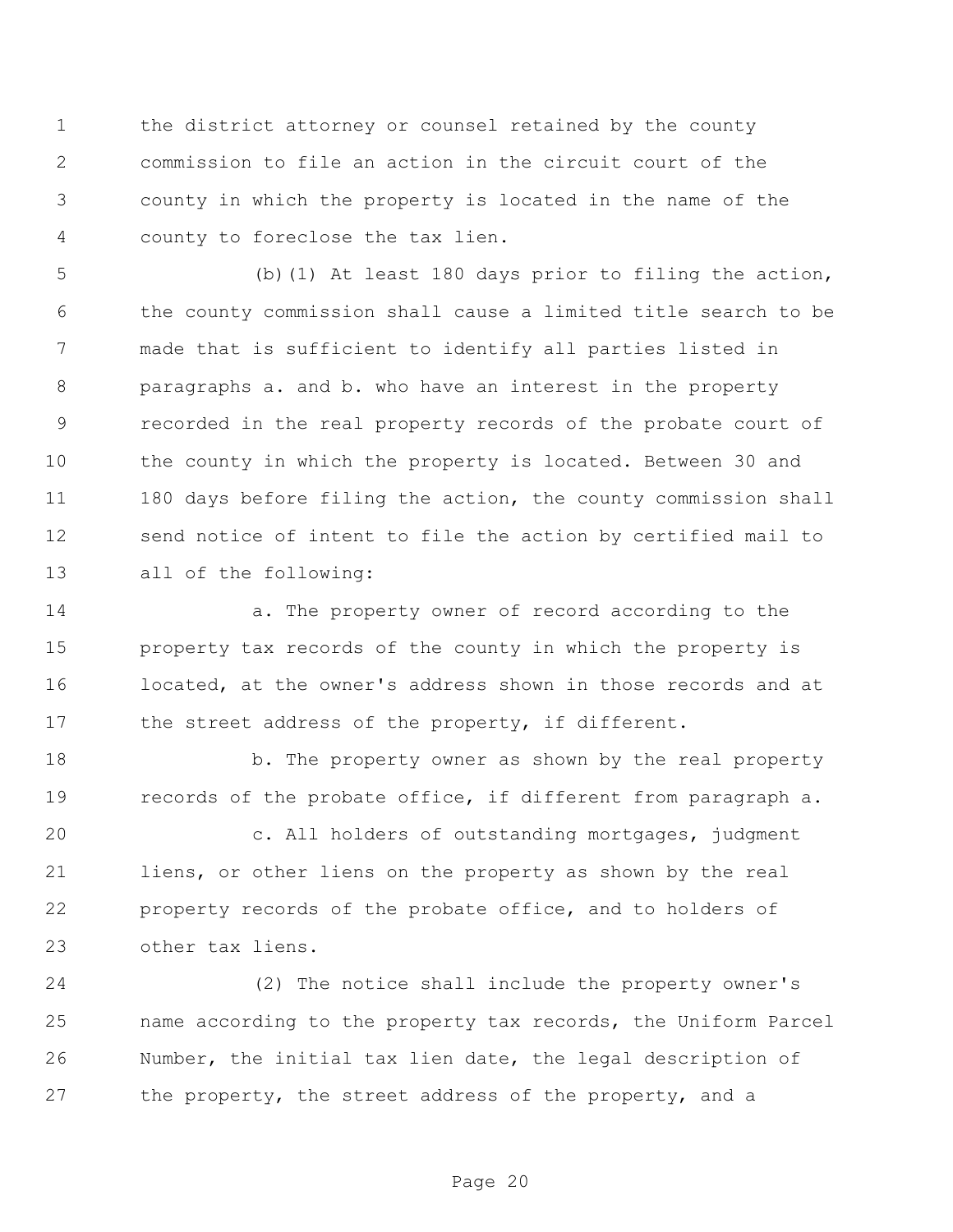statement that the county proposes to file an action to foreclose the tax lien between 30 and 180 days after the date of mailing of the notice unless the tax lien is paid in full prior to the filing of the action. If the county commission fails to send the notice required by this subsection and subsequently files an action to foreclose the tax lien, the court shall dismiss the action without prejudice.

 (c) The county shall name and serve as defendant parties to the action all parties entitled to notice as provided in subsection (b). Upon filing the action, the county shall record a notice as provided by Section 35-4-131.

 (d) In an action to foreclose a tax lien, if the court finds that the tax lien is valid, that the tax lien has not been sold for five years after the initial tax lien date, that the property subject to the tax lien is or may be made 16 suitable for a municipal or county public use, as appropriate (if the property is to be conveyed to a municipality or the county), and that proper notice has been given pursuant to subsection (b), the court shall enter judgment foreclosing the tax lien and directing the circuit clerk to expeditiously execute and deliver to the municipality in the case of property determined to be municipal public use property under subdivision (a)(2), or to the county in the case of property determined to be county public use property under subdivision (a)(3), or to the state in the case of all other property, a deed conveying to the municipality, county, or state as appropriate, the interests of the defendants in the property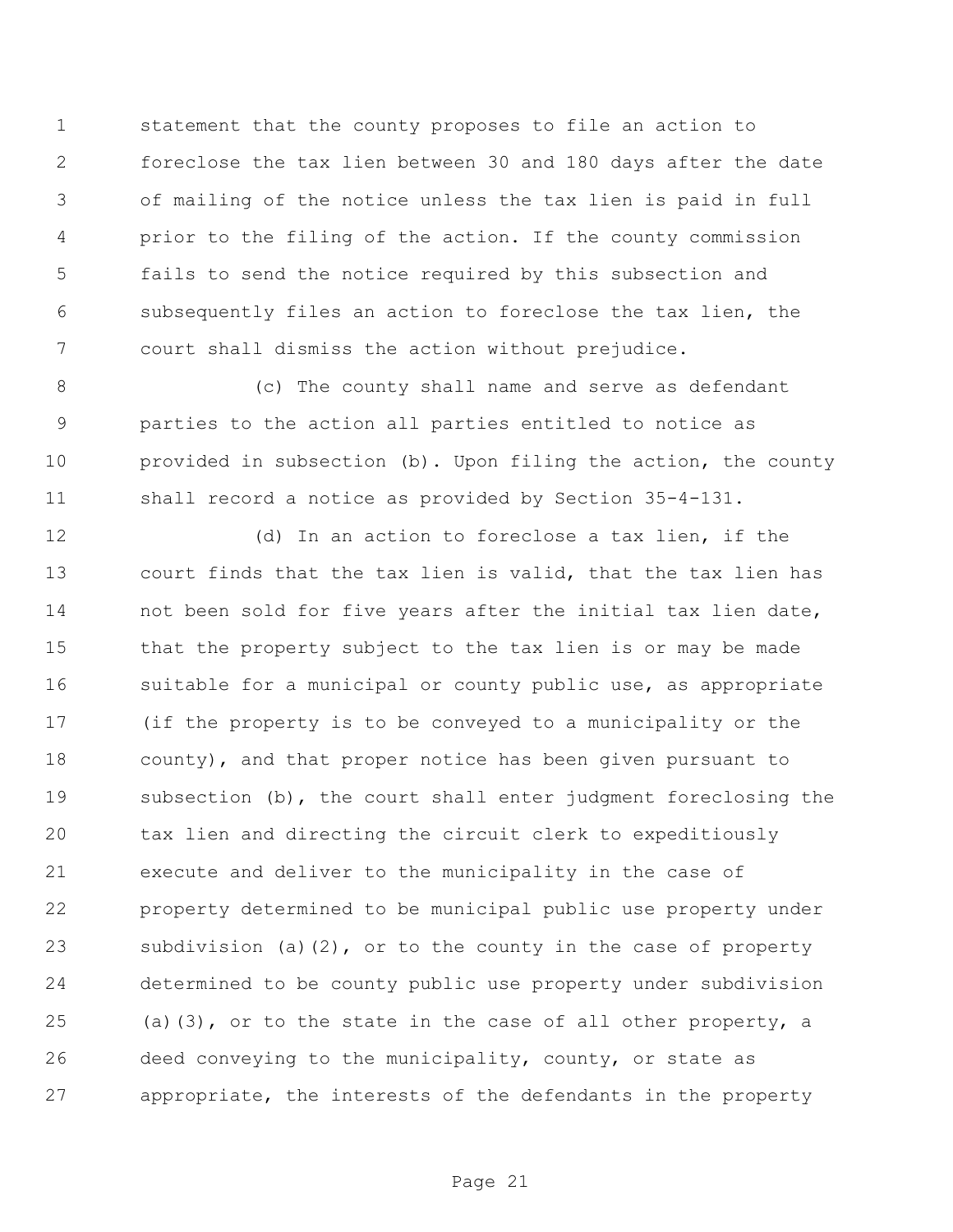described in the complaint as well as any and all other interests inferior to the tax lien except those listed in subsection (e).

 (e) The foreclosure of the tax lien does not extinguish any easement or right-of-way on or appurtenant to the property or rights of any public utility or governmental entity in the property.

8 (f)(1) The deed executed by the circuit clerk in accordance with subsection (d) shall include all of the following information:

11 a. The date of the judgment.

12 b. The number and style of the case.

13 c. The name of the municipality, county, or state as appropriate, which shall be stated as the grantee.

d. The legal description of the property.

e. The uniform parcel number of the property.

17 f. The date of the conveyance.

 (2) The original deed shall be delivered to the municipal governing body, the county commission, or the State Department of Revenue as appropriate, for recording in the probate records in the county in which the property is located.

 (g) In an action to foreclose a tax lien that results in a deed to the state, the costs and expenses of the county in bringing the action for the benefit on behalf of the state, including reasonable attorney fees actually incurred,